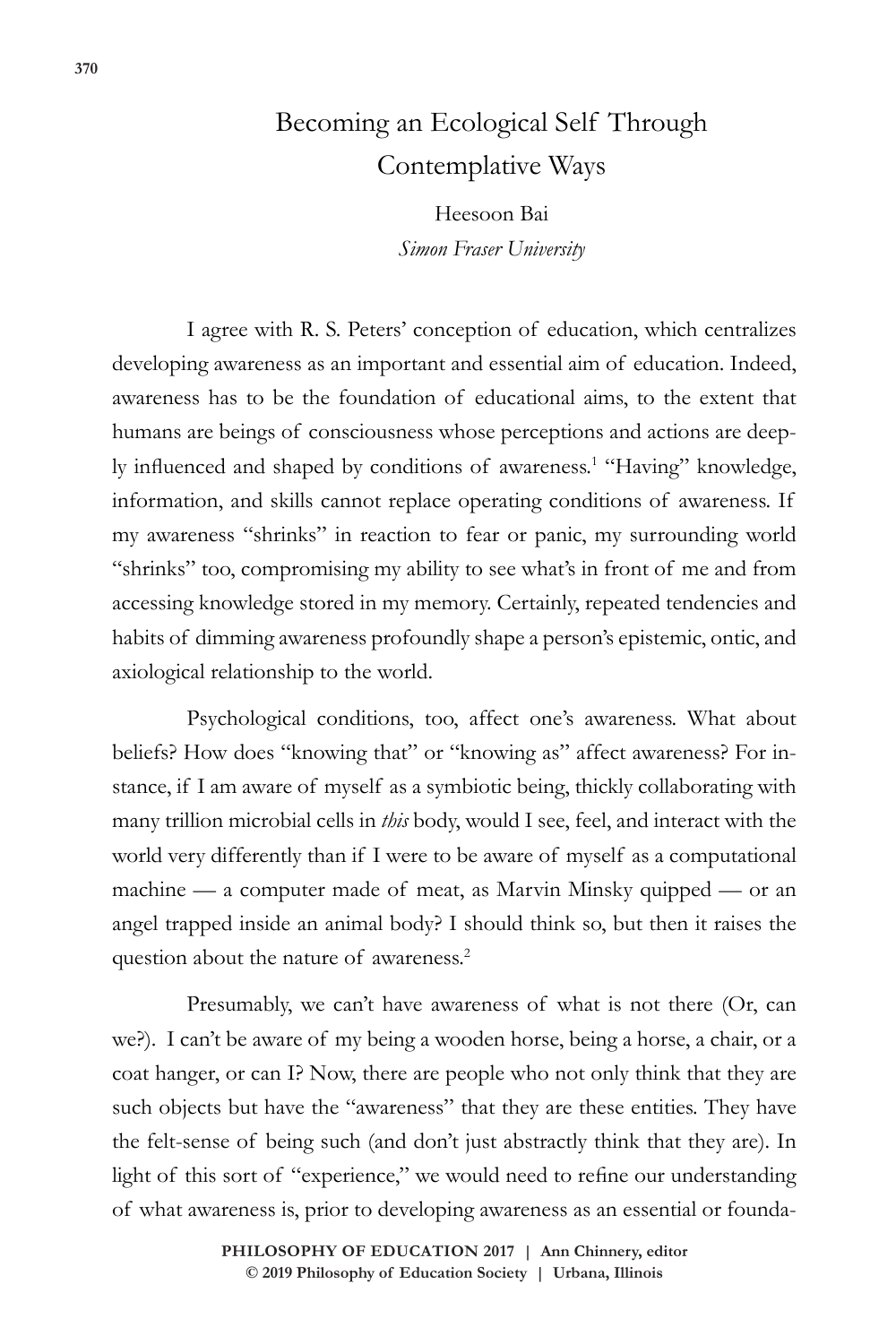tional educational aim. We can't take awareness as some kind of singular "thing" (entity or item) that we can just get hold of, somehow, and then broaden it and deepen it in some mysterious way. At least, the above examples suggest that we would need to distinguish "true" awareness from imaginative consciousness. Within the context of the latter, a person can imagine that they are a wooden horse, a butterfly, and so on.

In light of the above, let us look at James Bigari's proposal for posthumanist identity construction (with help of biology); namely, an ecological self/identity that experiences itself not as an atomistic individual, separate and independent from the rest of the world, but as a symbiotic being embedded in the biological matrix of interdependence. Concretely, Bigari reminds us that the function and health of our gut — that seven to eight meter-long tube — totally depends on trillions of foreign microbes that inhabit the tube. Now, I learned (thanks to modern scientific research) that I am a colony of beings, and that I have the possibility to see, feel, and experience myself as a symbiotic being. If I could realize this possibility, I would then feel that I'm never alone. How can I even think of being alone or feeling alone when I am a crowded community of tiny entities myself?

Despite my having the knowledge of my being a symbiotic creature in terms of "me" and "my microbes," however, I continue to *feel like* ("felt-sense") a singular individual. I feel existentially alone, especially on the days I lean towards being an atomistic individual. In terms of my symbiotic relationship with my microbes, I am nowhere near being an ecological self: at least, not experientially. Yes, I have a philosophical conviction that I am an ecological being, but I don't experience myself as an ecological self. I need something more than having the knowledge and convictions. I will need an *embodied awareness* of my being intimately interconnected with my microbes, or some other biotic beings.

Suppose that I do not have such awareness. Two interconnected possibilities exist: 1) my awareness is blocked, and therefore is denied access; or it is underdeveloped, in which case, I may, at most, have compromised and partial access. In either case, my awareness does not reach the level of reality pertaining to my symbiotic relationship with my microbes; or 2) I am exploring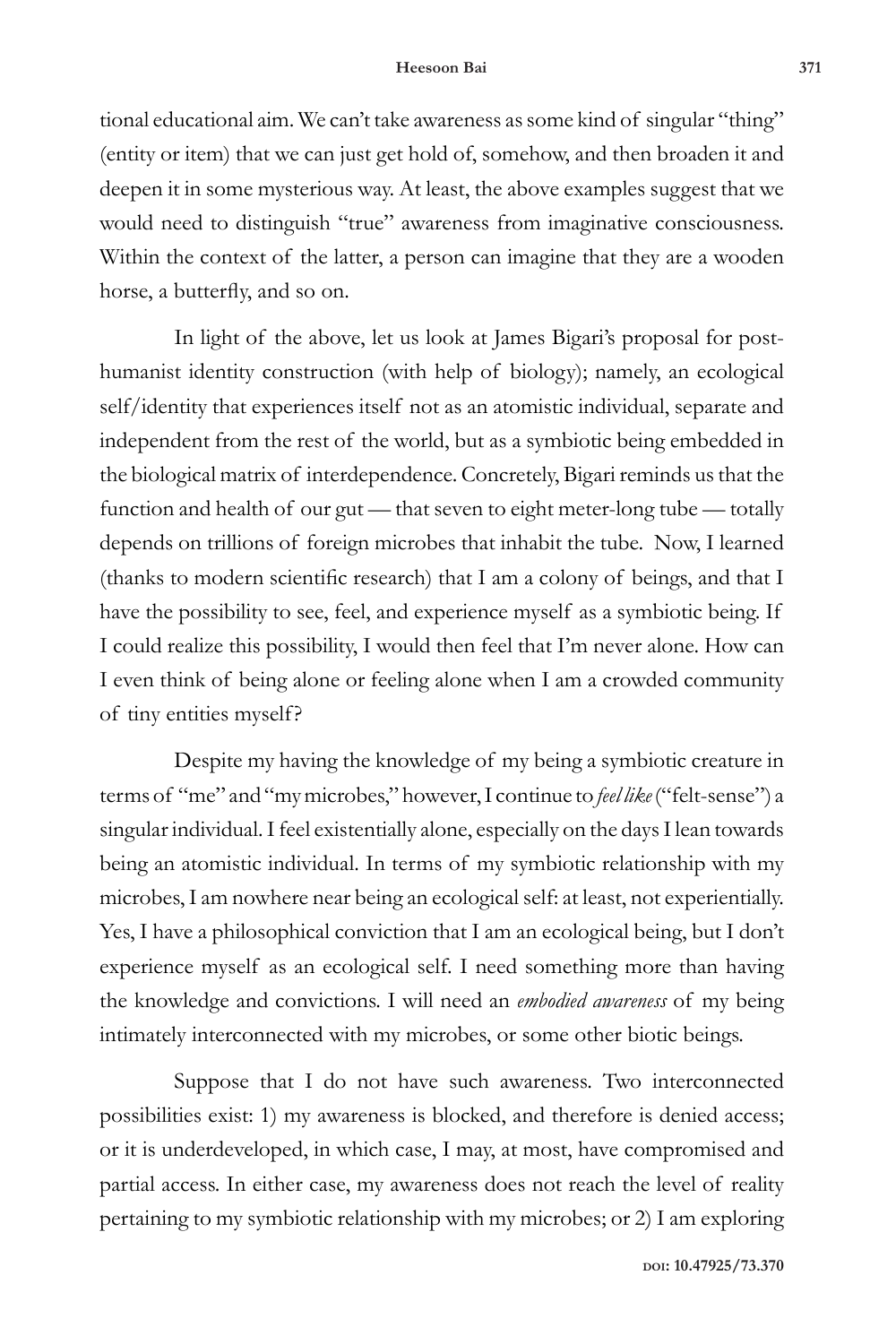the wrong place or the wrong relationship to gain an awareness of symbiosis. Microbial company doesn't cut it. My microbes may help me survive physically, but I don't feel them the way I feel the intimacy of connection with respect to my husband, my children, my friends, my colleagues, my students, and so on. I feel such connection with non-human beings, too. At present (and this may change), microbes are not my "people": I don't *feel* consanguineous with them.

For Possibility 1, I would need to work on broadening and deepening my awareness so that I can actually *feel* their intimate presence and their symbiotic nature. For Possibility 2, my microbe partners are no help to me and my aspirations for becoming an ecological self, even if there are many trillions of them, and I need to cultivate closer and more extensive partnership with beings (human or non-human) whose presence or absence impact, not just my physical health, but my psychic wellbeing. I really don't know where to go with Possibility 1. But for Possibility 2, I may get a pet or pets (dogs, cats, bunnies …); and I may seek a closer union with my intimates. (Doesn't this kind of intimate sharing relationship qualify as symbiosis?)

At this point, I wish to bring in the work of British psychiatrist, Iain McGilchrist, on bi-lateralization of the human brain.<sup>3</sup> According to his research, the two separate brains, the left brain and the right brain, have two different ways of attending to the world. The left brain is all about generating abstract and reductionistic representations of the world, with separate and distinct parts. The world seen through the left brain is disembodied, atomistic, static, reductionistic, linear, and discrete. Hence, the awareness or consciousness that accompanies the left brain function would not belong to an ecological self. On the other hand, the world seen (predominantly) through the right brain looks and feels very different: fully embodied, permeating, fluid, limitless, timeless, dynamic, interpenetrating, and interconnecting through and through. Comparing the two brains and their functionality side by side, I would wager that right brain consciousness is the right home for the ecological self. That is, awareness associated with the right brain would best contribute to shaping the ecological self.

Iain McGilchirst's bi-lateralization hypothesis comes with a further thesis: that our civilization has privileged left-brain functions, resulting in an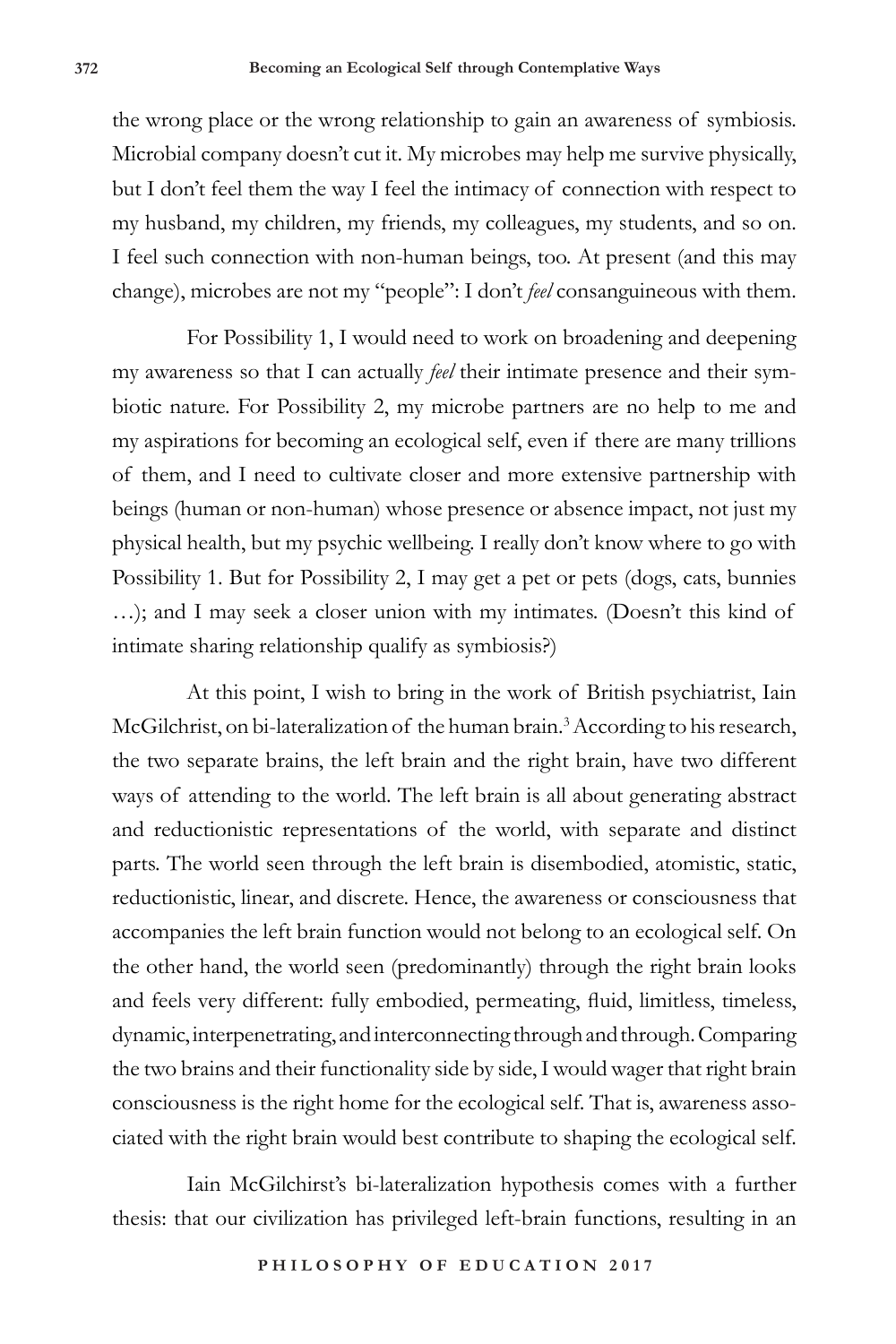## **Heesoon Bai 373**

environment that in turn matches and favors left-brain functions. Concomitantly, this civilization has marginalized right-brain functions. Following this train of speculation, then, I would say that this hypothesis explains the challenge of cultivating an ecological self in the current cultural environment, which includes schooling with its usual paraphernalia: indoor-ism, school bells, tests, grading practices, discrete grades, and so on.

The implication of the bi-lateralization hypothesis for cultivating ecological selfhood is rather clear: engage right brain awareness and functions vigorously and extensively. Now, it's tempting to ask: "So, what are the kinds of activities that will stimulate right brain awareness and function?" If I were to provide a list of activities (or even how-to instructions) that purport to engage the right brain, that would, however, be a self-defeating move in that, with this move, I have gone to the left brain functionality, and provided, as it were, a left-brain solution for a right-brain problem. The question is more about the "how": how do we approach and experience the world? Or, more specifically, in terms of McGilchrist's understanding of differentiated modalities of paying attention, the question is *how do we pay attention so that we experience ecological ways of being?* Are there ways of paying attention that enable me to feel interpenetrated, consanguineous, participating, and coupled with the world?

Yes, such a way has been known traditionally as contemplation. We move into this mode of awareness whenever we quiet the habitual agitated "chattering" of the discursive mind (of the left brain), and pay attention to what arises here-and-now in the field of sensorium, using breaths to regulate our nervous system, and noticing with increasing subtlety the nuances, the patterns, layers, rhythms, dynamics, shades, and feel just what it is that you experience. To magnify and accelerate the effect and benefit of contemplation, we may also place ourselves in a physical environment rich with ecological connectivity among its inhabitants: e.g., (relatively undamaged) forest, mountains, prairies, desert, and so on. The cultivation of awareness would be carried out by the environment itself, non-didactically and non-discursively. The environment would "teach" the individual how to be an ecological self.